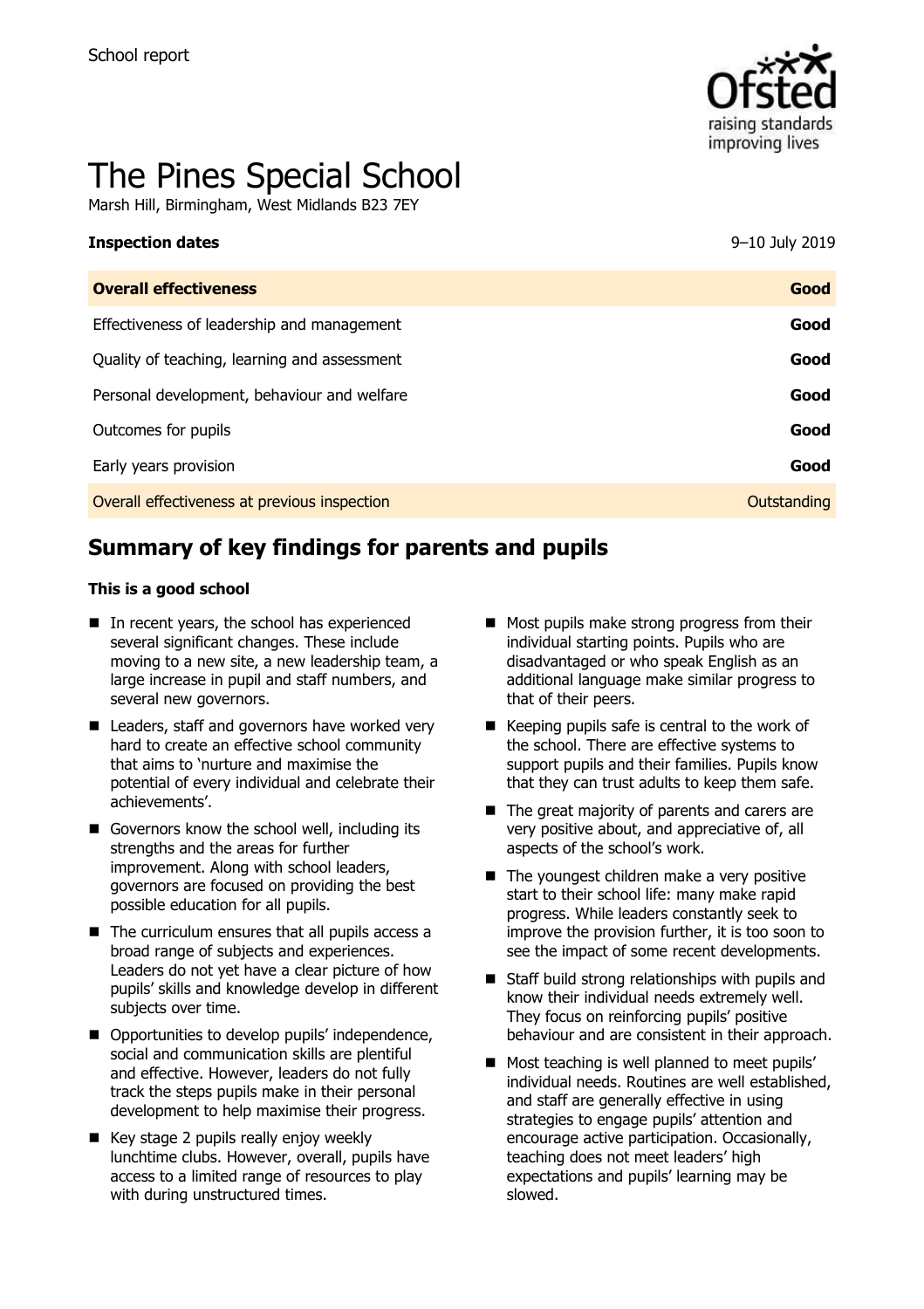

# **Full report**

### **What does the school need to do to improve further?**

- **Further improve leadership and management, by:** 
	- strengthening the school's systems for tracking the progress pupils make in their personal, social and emotional development
	- developing the curriculum so that teachers are clear about the knowledge and skills to be taught in each subject and each year group to strengthen pupils' progress.
- Further improve the quality of teaching so that teaching consistently meets leaders' high expectations, for example by ensuring that the great majority of tasks move pupils forward with their learning.
- Embed developments in early years to further strengthen pupils' progress, for example through the use of learning journals and outdoor classroom space.
- Improve the range of activities available to pupils at less formal times, particularly lunchtimes, to maximise pupils' engagement.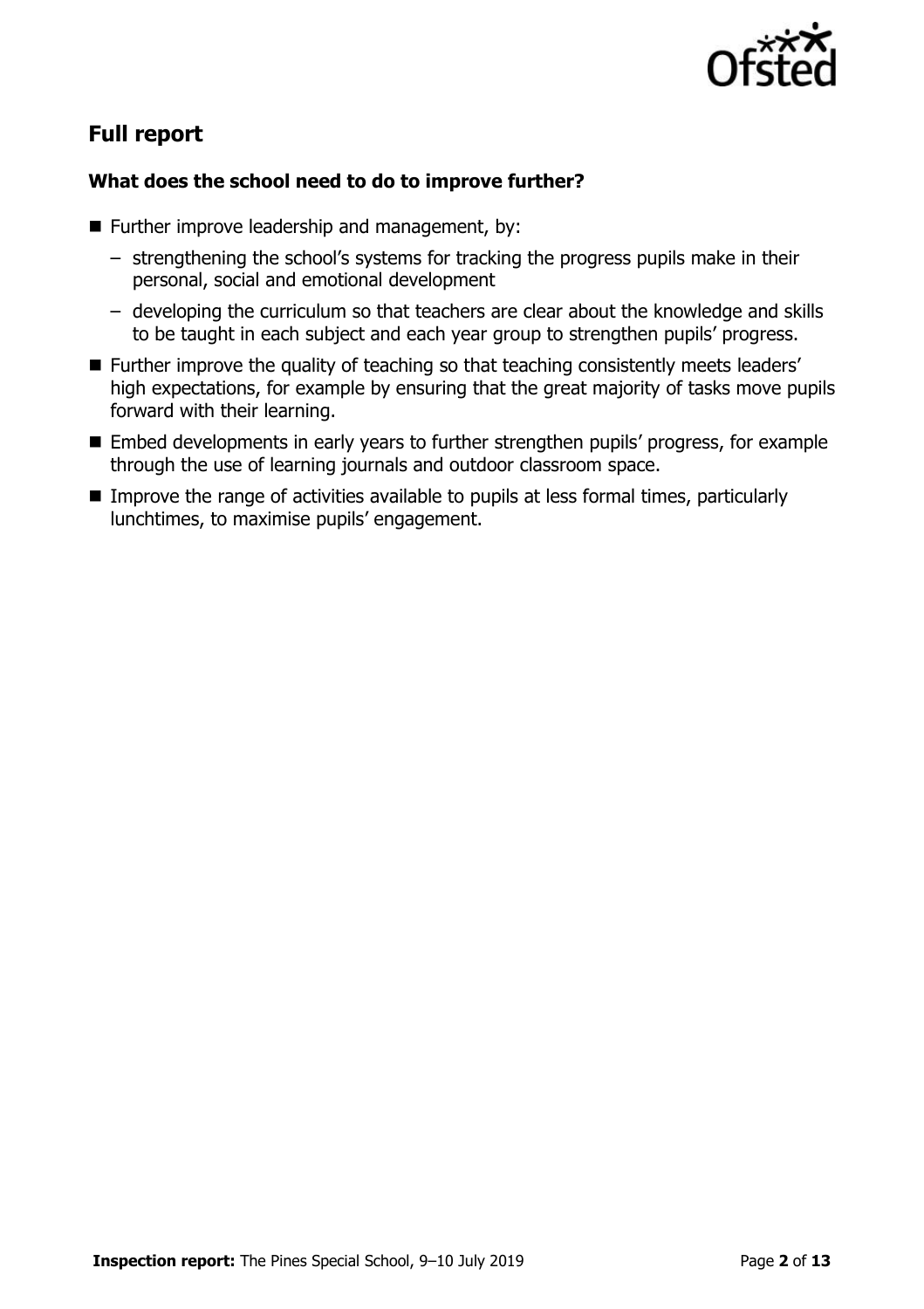

# **Inspection judgements**

#### **Effectiveness of leadership and management Good**

- Over the last three years, the headteacher, ably supported by governors and other leaders, has successfully led the school through a period of significant change. The school has moved to a new site and almost doubled in size, extending its age range to provide secondary education. There has also been a large increase in the number of staff and several new governors have joined the governing body. Through all of this change, the headteacher has ensured that the focus on providing a high-quality education that protects, inspires and nurtures pupils has not wavered. However, leaders are aware that there are areas that require further development for the school to provide an outstanding level of education.
- Leaders at all levels have high expectations. They are clear about what is going well and where improvements are needed. Leaders are very knowledgeable about the needs and abilities of the individual pupils in their care. Leaders ensure that teachers and teaching assistants have the specialist skills that they need to meet the needs of pupils across the school.
- Teachers' subject knowledge is generally secure. Leaders ensure that teachers new to teaching in key stage 3 receive training in subjects that they are not familiar with, for example aspects of design technology or science. Support for new or less experienced members of staff helps them to establish themselves quickly and successfully.
- Staff morale is high. All staff who responded to Ofsted's staff survey are proud to be members of staff and enjoy working in the school.
- **Pupils in all key stages experience a broad and balanced curriculum that is linked to the** national curriculum. Many subjects are taught through a topic or theme and relevant cross-curricular links are made. However, schemes of work do not clearly indicate the skills and knowledge pupils should be taught within each topic. As a result, knowledge is not built up systematically enough over time.
- Pupils benefit from a wide range of enriching opportunities, including extra-curricular activities, trips and visitors. For example, during the inspection, some classes visited the National Sea Life Centre to support their class topic. Other activities are focused on developing pupils' independence and life skills, for instance visiting a local café or working on the school's allotment. Developing pupils' social and personal skills is a key aim of the school. However, pupils' progress in these aspects is not well tracked currently and learning opportunities may be missed. To address this, leaders intend to extend an effective system used in early years across the school, but this has not yet started.
- Leaders and staff make a strong contribution to pupils' spiritual, moral, social and cultural development, for example through involvement in UNICEF's Rights Respecting Schools programme. Pupils are generally tolerant and respectful of each other, and the school actively celebrates its multi-faith and multi-racial community. Leaders encourage pupils to take an active role in school life. For example, pupils are democratically elected to the pupils' parliament by their peers. Through the pupils' parliament, pupils influence decision making, such as on the recruitment of new staff, and raise money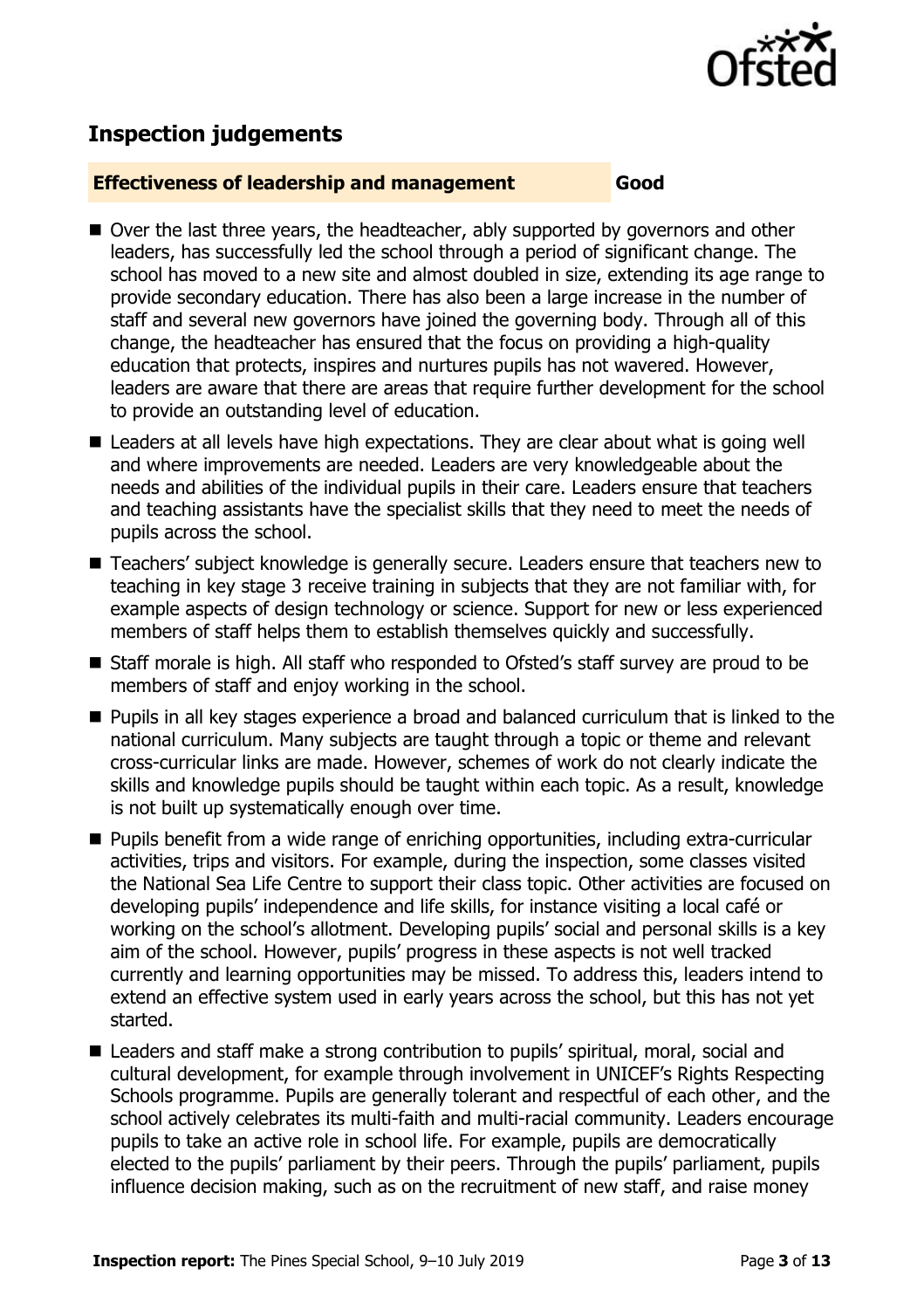

for charities.

- Leaders work closely with therapists and external agencies to provide a range of specialist interventions to address pupils' needs effectively. Leaders have thought carefully about how to make best use of the school's new accommodation, which includes sports and performance halls and a range of specialist rooms such as those for art, science and sensory therapy.
- Careful consideration is given to how pupil premium and Year 7 catch-up funding is used to help eligible pupils overcome barriers to learning. Disadvantaged pupils are supported effectively so that they have opportunities to take part in all that the school has to offer. They are making similar progress to other pupils in school. The impact of the pupil premium funding is evaluated by leaders and plans are adapted to maximise its effectiveness. Year 7 catch-up funding is used to support the development of pupils' reading comprehension skills. It is too soon to know the impact of this approach.
- The primary physical education (PE) and sport premium funding is used to employ health mentors who support pupils socially, physically and emotionally through a range of fitness and well-being activities. Although no formal analysis has been done, leaders are positive about the programme's impact. They are extending the programme to enable more pupils to benefit from it.
- Almost all parents and carers spoken to during the inspection, or who completed Parent View, Ofsted's online questionnaire, are extremely positive about the work of the school. Parents' views can best be summed up by these representative comments: 'My son is doing so well and most of all is now a happy, confident child who engages and is learning,' and 'I couldn't ask for a more caring environment for my daughter, or staff that keep her so safe.'

#### **Governance of the school**

- Governors are fulfilling their statutory roles effectively.
- The governing body, ably led by the chair of governors, has a good understanding of the school's strengths and priorities for further development. Governors are well informed about the school's current position through termly updates from the headteacher. Governors also take steps to check the accuracy of the information that leaders provide. They are increasingly effective at holding leaders to account for improvements.
- Recently, the governing body has recruited several new members who bring a breadth of relevant skills, experience and knowledge. As a result, governors are well placed to challenge leaders to raise standards further. Governors access appropriate training to support them in their roles, including safeguarding and preventing radicalisation.
- The school recently joined a cooperative trust with a view to collaborating and sharing good practice. A new instrument of governance was drawn up in November 2018. This clearly sets out the responsibilities of the governing body.

#### **Safeguarding**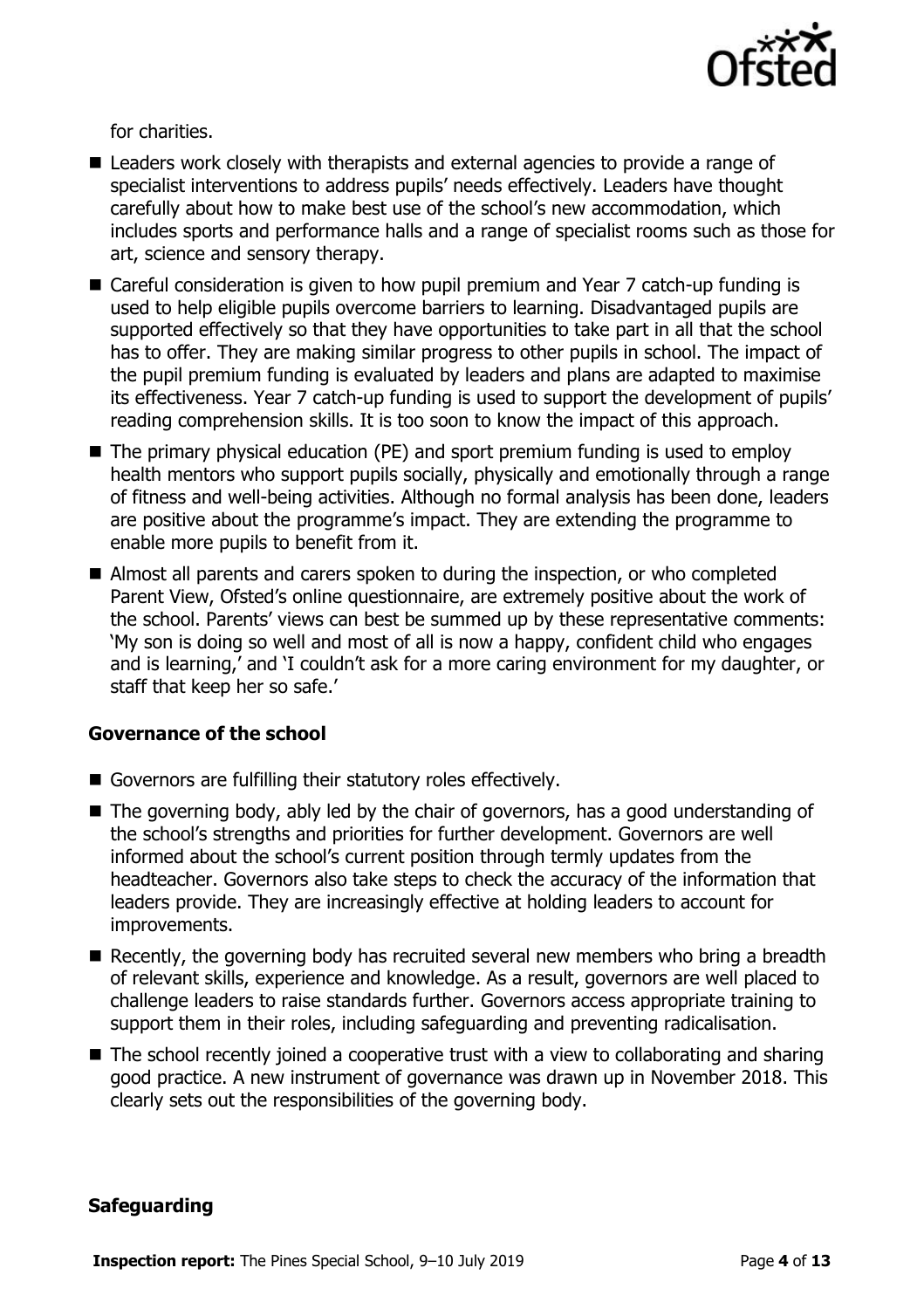

- The arrangements for safeguarding are effective.
- Ensuring that children are safe is central to the work of the school. As a result, the school is a safe environment for pupils and they are always well cared for.
- All staff have regular and appropriate training to understand their responsibilities in keeping pupils safe. They are vigilant in looking out for indicators of risk or harm. This includes pupils who may be susceptible to radicalisation or extremism.
- The safeguarding team maintains thorough, confidential records relating to any safeguarding concerns. When appropriate, the team shares information with external agencies and they follow up concerns as necessary.
- Leaders ensure that appropriate checks are carried out on all adults appointed to work at the school.
- Leaders are very aware that pupils' needs may make them particularly vulnerable. As a result, the school's personal, social, health and economic (PSHE) education curriculum specifically addresses relevant concerns. For example, pupils learn about road safety, how to stay safe when online and how to react in different situations when they are out and about. The school also provides regular information and workshops for parents to help keep pupils safe.

#### **Quality of teaching, learning and assessment Good**

- Teaching is carefully focused on developing the skills that pupils need the most, especially those linked to communication and personal, social and emotional development. Staff know pupils' needs extremely well and they are skilled at adapting approaches to enable pupils to successfully access the curriculum.
- Teaching is planned effectively to include opportunities for pupils to apply their learning in school to real-life situations, for when visiting local shops to buy ingredients that are then used in a cookery lesson back in school. Topics and themes are chosen to engage pupils' interest and broaden their experiences. For example, an enterprise week enabled pupils to apply their knowledge to create and run a business. During 'one world' week, each class learned about a different country before sharing this information with the rest of the school.
- Staff cater for pupils' individual needs extremely well. Specialist staff, such as occupational and speech therapists, advise staff on how best to support pupils. Specialist resources, such as sensory circuits, are used to aid learning.
- Where appropriate, staff use signing systems alongside spoken language to support the ongoing development of pupils' communication skills. Staff use symbol systems to support pupils to make their needs and feelings known. Alongside clear routines, these help pupils to understand their day. This, in turn, leads to pupils being calm and more ready to learn.
- Teachers use different approaches according to individual pupils' needs. These help to ensure that, while all pupils are learning about a similar topic, each individual is being challenged appropriately.
- While most teaching is strong, some is not of a consistently high standard over time.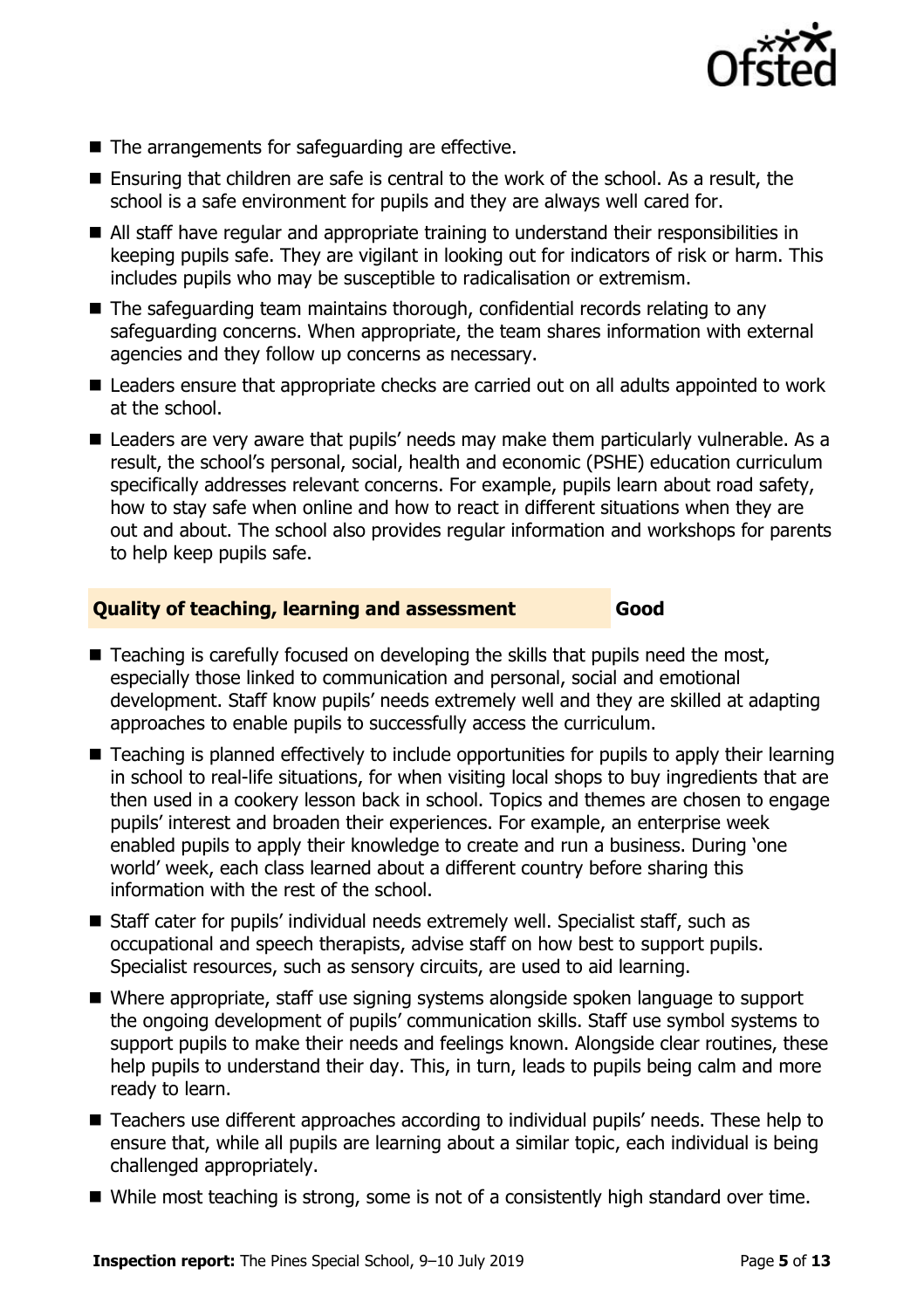

For example, sometimes the tasks pupils are asked to complete are repetitive and lack progression.

- There is a focus on developing pupils' literacy and mathematical skills and pupils are encouraged to develop a love of reading from an early age. Phonics skills are taught systematically by well-trained teaching assistants. Pupils' reading books provide appropriate challenge and are of interest to them.
- **Pupils of all ages have opportunities to write independently and older pupils have** regular opportunities to write at length.
- Leaders and teachers have developed their own system for assessing pupils' progress. This is used well to capture and evaluate pupils' learning, especially in English, mathematics and science, and increasingly in other subject areas. Pupils' progress is reviewed regularly and swift actions are taken to provide additional support for pupils who are not making the progress they might. Leaders and teachers, both within school and from other special schools, check the accuracy of this information when they meet to compare samples of pupils' work. Assessment systems to track pupils' personal, social and emotional development are not as well developed.
- Teachers keep parents well informed of pupils' progress through the regular use of home–school books or via an app, termly parents' evenings and detailed annual reports. Parents value this contact as the information the school provides helps them to better support their child at home.

#### **Personal development, behaviour and welfare Good**

#### **Personal development and welfare**

- The school's work to promote pupils' personal development and welfare is good.
- Relationships within the school between staff and pupils and among pupils themselves are very strong. The majority of pupils arrive at school happy and relaxed. All pupils are welcomed by staff with a personal greeting.
- Staff provide pupils with a high level of care and they know the pupils extremely well. They use a range of strategies, often individualised, to engage pupils' interest and motivate them to focus on lessons.
- Displays around school cover a range of subjects and celebrate pupils' successes. Pupils have positive views of school and can list many things that they like, including lessons, trips and extra-curricular activities. A number of pupils spoke to inspectors about the school's allotment. They are proud of the plants each class has grown.
- Extra-curricular clubs focus on sport to increase pupils' levels of physical activity. Additionally, many key stage 2 pupils thoroughly enjoy attending a weekly lunchtime club. During the inspection, pupils could choose from 'chill', yoga, film and building with interlocking construction bricks. These clubs are not currently open to pupils in other key stages. Leaders have improved the school's outdoor play areas, but there are limited resources for pupils to play with, especially at lunchtimes.
- Since the previous inspection, leaders have successfully developed the school's approach to careers education, information, advice and guidance (CEIAG) for older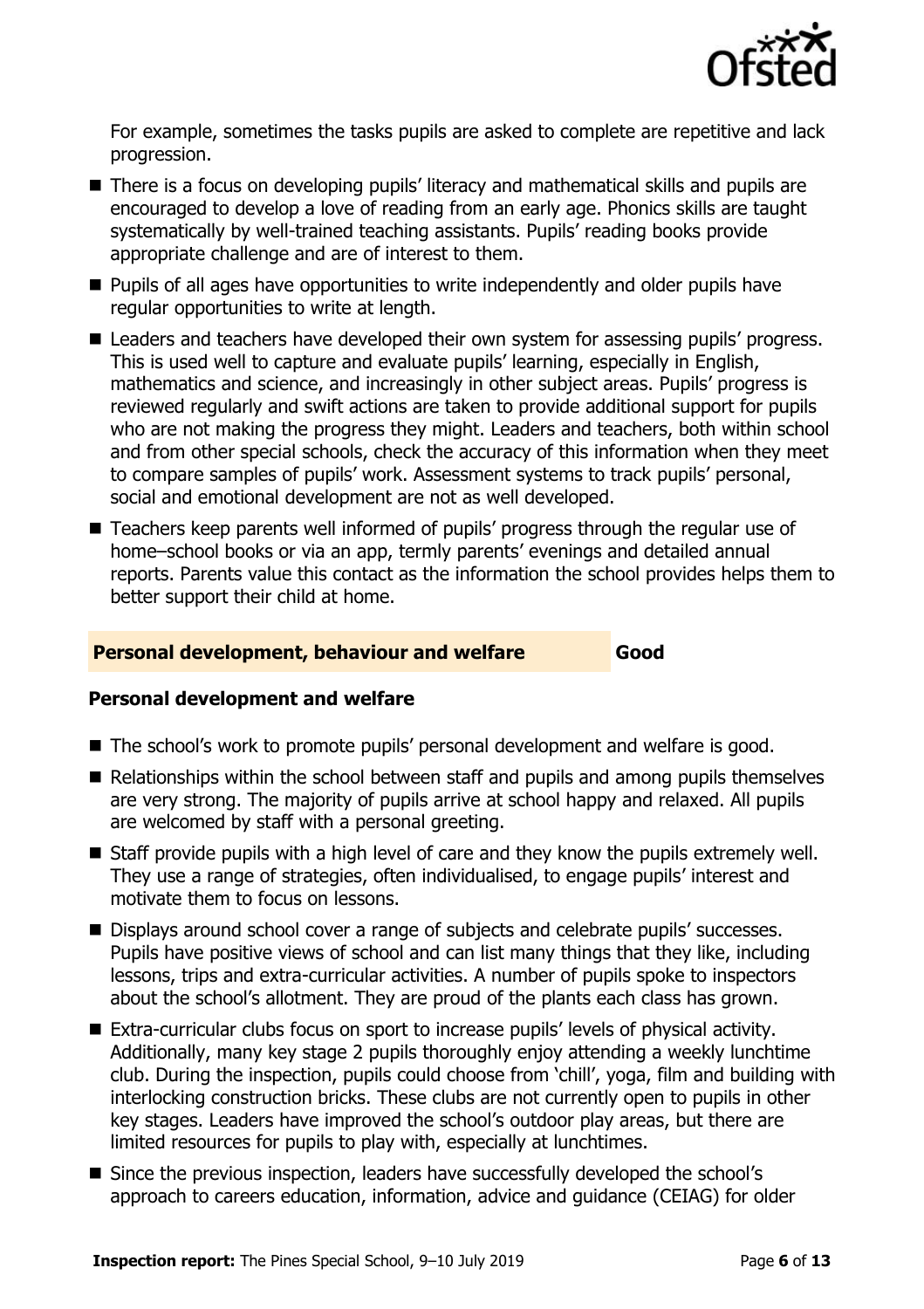

pupils. CEIAG now has a higher profile within the key stage 3 curriculum. For instance, pupils have interviewed visitors about their different job roles and these are available for others to listen to via podcasts. Pupils are encouraged to apply for jobs around school.

■ The school has particularly strong and effective links with parents. Leaders and staff work closely with parents to help overcome barriers to pupils' learning. For example, the home and family liaison adviser helps parents to meet their children's needs that arise at home.

### **Behaviour**

- $\blacksquare$  The behaviour of pupils is good.
- Staff promote a calm and positive atmosphere around school. They model the positive behaviours expected of the pupils. Pupils say that they feel safe in school and will turn to staff for help if they need it.
- The school's behaviour policy, which focuses on encouraging positive behaviour, is regularly reviewed and updated. It is clear, straightforward and applied consistently. School behaviour records are regularly analysed to identify trends and patterns in behaviour so that these can be addressed effectively. All incidents involving the use of physical intervention are carefully logged and the details are shared with parents.
- **Pupils are very well supervised at breaktimes and lunchtimes. Adults carefully manage** movement around the school and pupils follow clear routines, such as when going out at breaktime or in the lunch hall. This helps them to feel secure and confident in different parts of the large school building.
- Incidents of bullying are rare, but when they do occur, they are dealt with appropriately and parents are informed. Staff support the pupils involved to help them understand their actions and reduce the risk of any further incidents.
- No pupils have been excluded from the school in the last three years.
- Securing good attendance has a very high priority across the school and leaders work proactively with parents to secure regular attendance. Leaders track attendance carefully and promptly follow up any absence. They are alert to the possibility of children going missing from education and work with external agencies to minimise any risk. Overall, school attendance is in line with the national average for all schools.

#### **Outcomes for pupils Good Good**

- Across almost all year groups, the great majority of pupils are making strong progress from their individual starting points. Pupils who are disadvantaged or who speak English as an additional language make similar progress to their peers. Boys and girls do equally well.
- Parents' feedback on the progress that their children are making, both academically and socially, is very positive.
- Leaders and teachers carefully record pupils' progress in reading, writing, speaking and listening and mathematics. They closely monitor progress across a range of targets at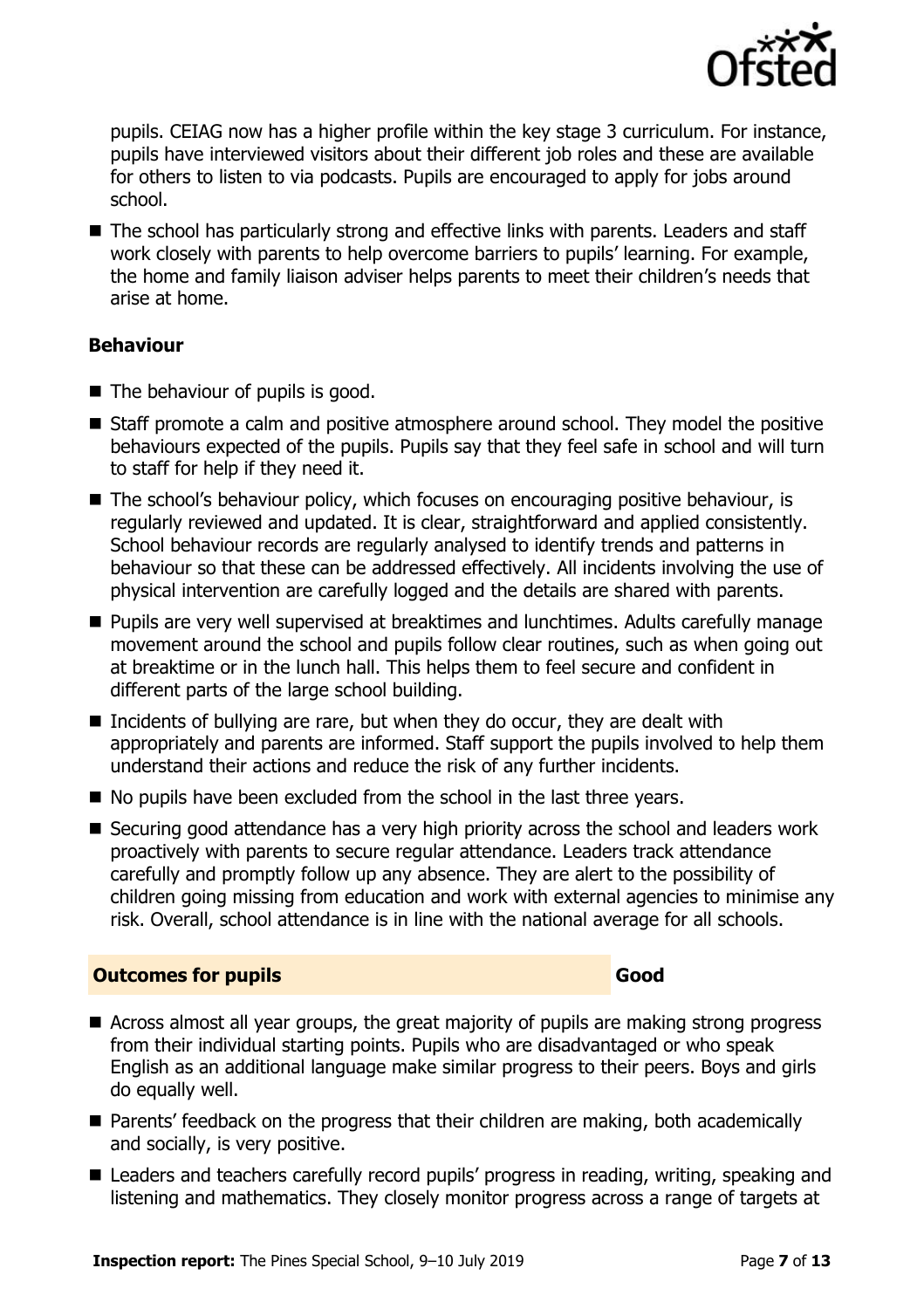

individual and class level. Staff are highly responsive to pupils' needs and provide additional interventions or adapt lesson plans as required. These help pupils to make small but significant steps in their development.

- The consistent use of communication systems that are well matched to individual pupils' needs helps pupils to express their needs and make requests effectively. A number of pupils who are non-verbal when they join the school are enabled to speak for the first time.
- Leaders have introduced standardised tests to track pupils' reading ages. It is too soon to see the impact of these over time. However, leaders have taken action to support those pupils who may not be making good progress in reading. Teachers also ensure that they provide suitably challenging texts for the most able readers.
- In the majority of classes, pupils' books show clear progression in English, mathematics and science. Where classes appear to have made less progress, there are clear reasons to explain this. Leaders take appropriate actions to prevent pupils from falling behind.
- There has been a strong focus on developing pupils' handwriting. Progress in handwriting skills is evident in books, particularly in key stage 3.

#### **Early years provision Good Good**

- Leadership of early years is highly effective. Leaders are knowledgeable and passionate about ensuring that children make a very strong start to their school life. They are constantly seeking ways to further improve the provision to best meet the children's individual needs. Staff are encouraged to share good practice and there are regular staff training opportunities.
- Strong links with parents help children to make a positive start to their school life. These include opportunities for parents to 'stay and play', as well as individualised transition plans to support children and families. Staff comprehensively assess each child's needs within the first few weeks of starting school. This enables staff to effectively address children's needs from a very early stage.
- The early years leader ensures that all members of staff have a strong understanding of the needs of the children. Staff use a range of appropriate strategies to engage children's interests and manage their behaviour effectively. Activities are well matched to the needs of all learners, and children take part in a wide range of activities throughout the day, including regular story-time sessions.
- Across early years, there is a strong focus on children's personal, social and emotional development. In addition to learning to play alongside others, many learn to dress themselves, try new foods and go to the toilet with minimal help.
- Children are supported very effectively to develop communication skills. They respond well to their known adults. All children use communication symbols to communicate and by the end of Reception some can verbalise their needs. The curriculum is based around a range of themes, but is also adapted to meet children's interests.
- The teaching of early reading and numeracy skills in Reception is effective. Regular activities help develop to children's understanding of numbers up to 10 and knowledge of shapes. Children are enthusiastic to share books with adults and some are able to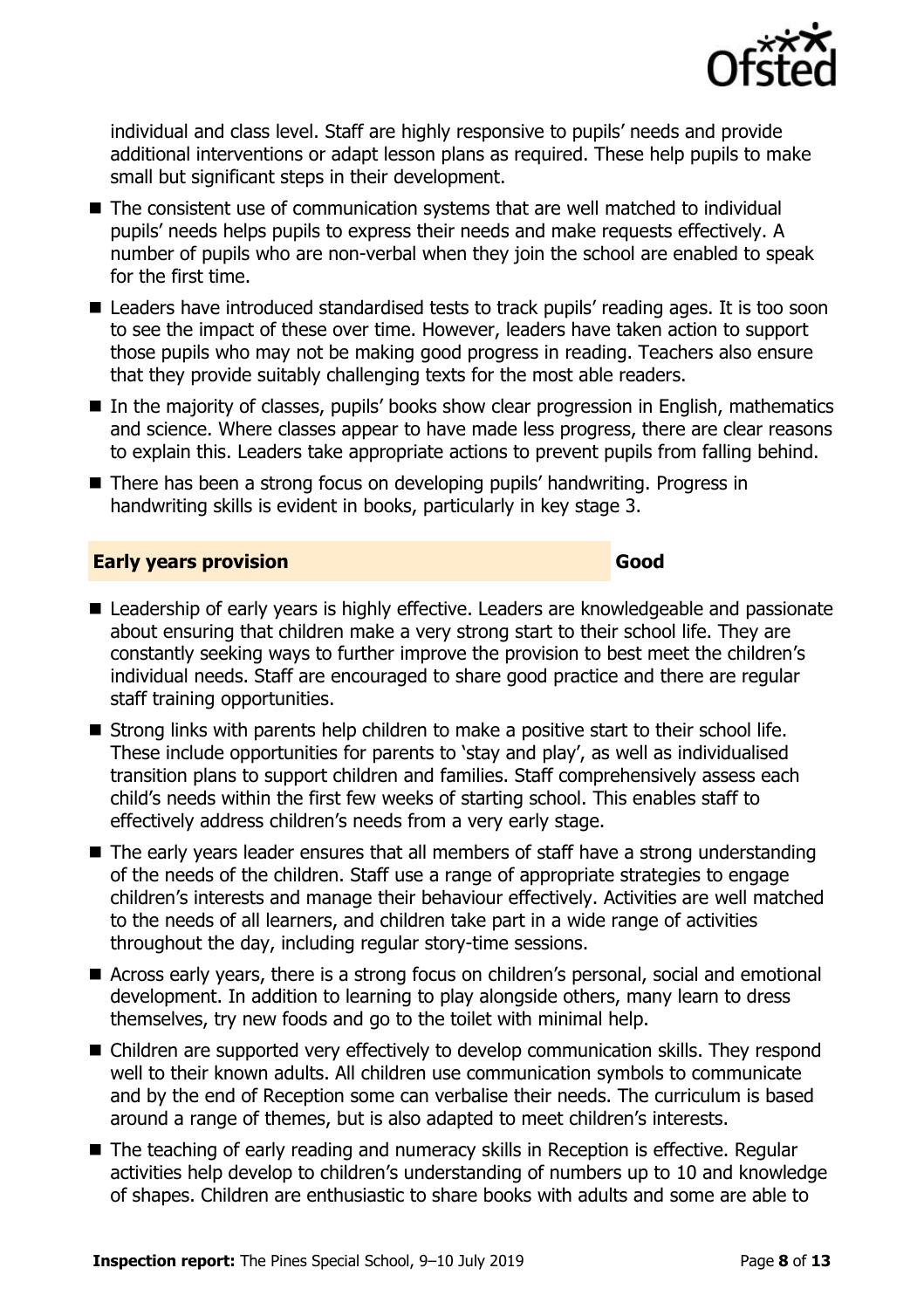

match initial phonic sounds to pictures.

- Strong progress from individual starting points is evident for the great majority of children. Leaders have developed systems to track the smallest steps that children make and to identify their next steps. This information is shared effectively with teachers and teaching assistants. The progress children make is increasingly well documented within learning journals, although the impact of this over time is yet to be analysed.
- Relationships between adults and children are very positive and children are well cared for. Safeguarding procedures are effective and welfare requirements are fully met. Children are carefully supervised, whether indoors or out, and they are supported to explore and take well-managed risks.
- Outdoor areas have recently been developed and include a broad range of activities to complement those available within the classroom. However, the impact of this enhanced provision on children's development is yet to be assessed.
- Detailed transition plans mean that children are well prepared for moving into Year 1. For example, children have opportunities to get used to the bigger playground and new environment. As in the rest of the school, staff work closely together to ensure that the receiving staff are fully aware of children's needs and abilities. This enables the children to settle quickly into their new classes.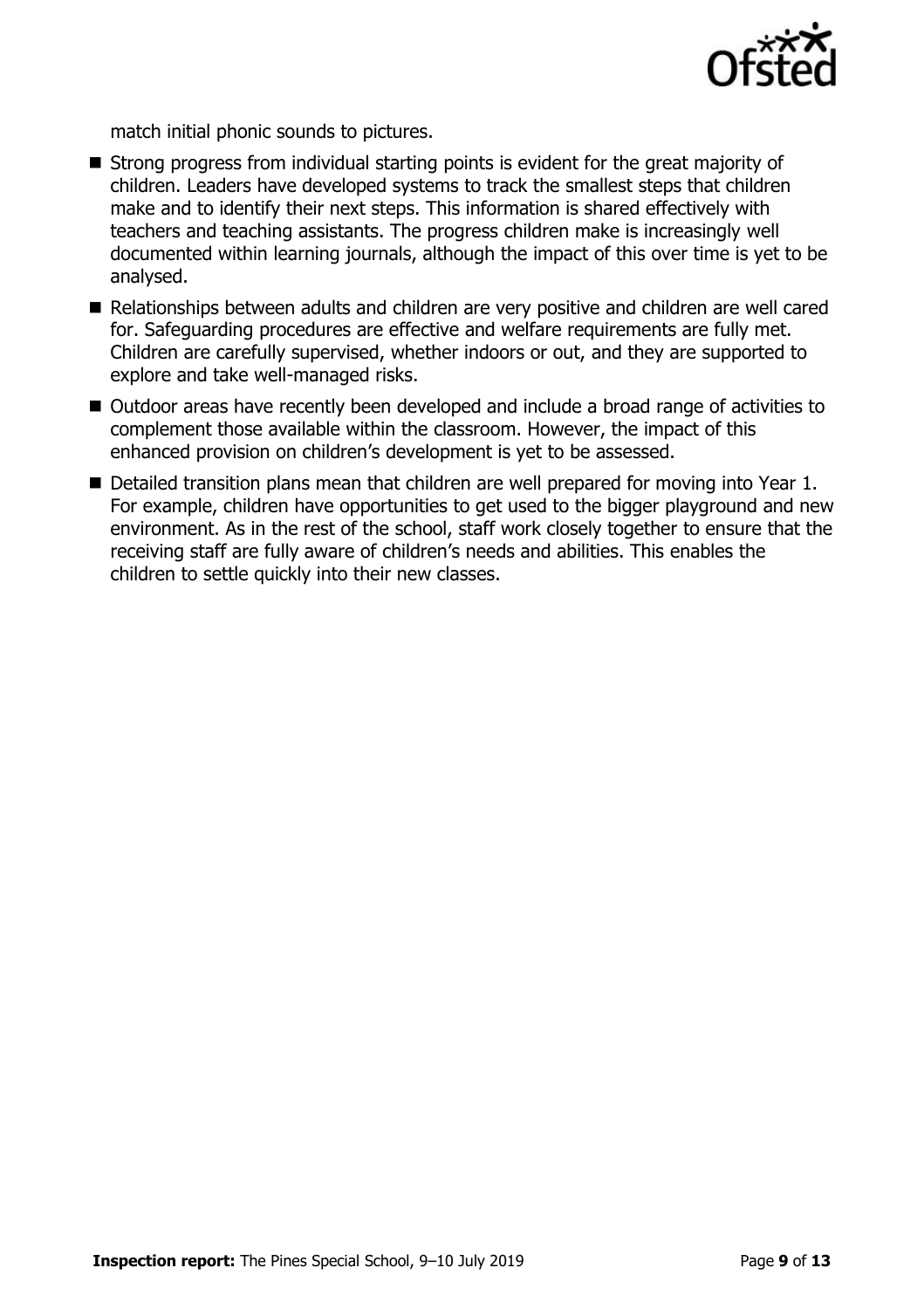

# **School details**

| Unique reference number | 103622     |
|-------------------------|------------|
| Local authority         | Birmingham |
| Inspection number       | 10093806   |

This inspection of the school was carried out under section 5 of the Education Act 2005.

| Type of school                      | <b>Special</b>                |
|-------------------------------------|-------------------------------|
| School category                     | Maintained                    |
| Age range of pupils                 | 3 to 13                       |
| <b>Gender of pupils</b>             | Mixed                         |
| Number of pupils on the school roll | 169                           |
| Appropriate authority               | The governing body            |
| Chair                               | Natasha Harris                |
| <b>Headteacher</b>                  | Emma Pearce                   |
| Telephone number                    | 0121 464 6136                 |
| Website                             | www.thepinesspecialschool.com |
| <b>Email address</b>                | enquiry@pines.bham.sch.uk     |
| Date of previous inspection         | 29 January 2019               |

#### **Information about this school**

- The Pines Special School educates boys and girls who have autism spectrum conditions. All pupils have an education, health and care plan. More than three quarters of the pupils are boys.
- Children can start in early years from three years old, although many pupils are older when they first join the school. In addition to primary classes, the school is now offering secondary education. There are currently pupils in Years 7 and 8.
- $\blacksquare$  The proportion of pupils who are eligible for pupil premium funding is above the national average.
- **Pupils are from a wide range of ethnic backgrounds. Around one third of the pupils** speak English as an additional language.
- The headteacher and deputy headteacher both took up post in September 2016. The assistant headteacher joined the school in April 2018.
- The school moved to its current site in September 2016. Since then, the school has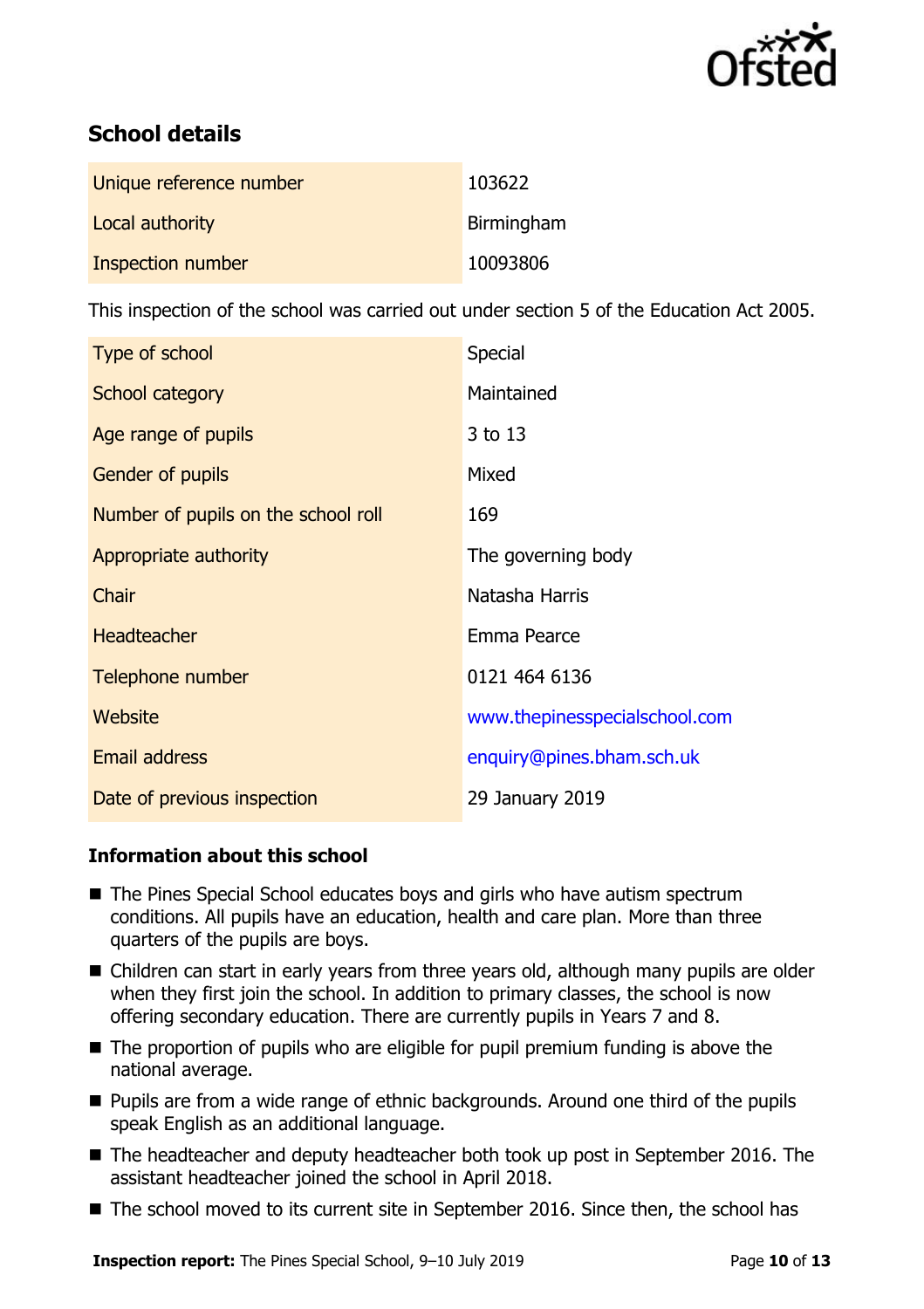

expanded rapidly in size.

- Many pupils do not live in the immediate vicinity of the school. The majority of pupils are transported to and from school by minibus.
- $\blacksquare$  The school does not use any alternative provision.
- The school joined the Birmingham Special Schools Cooperative Trust in November 2018. The school continues to be maintained by Birmingham local authority. Strategic leadership is provided by the school's own governing body.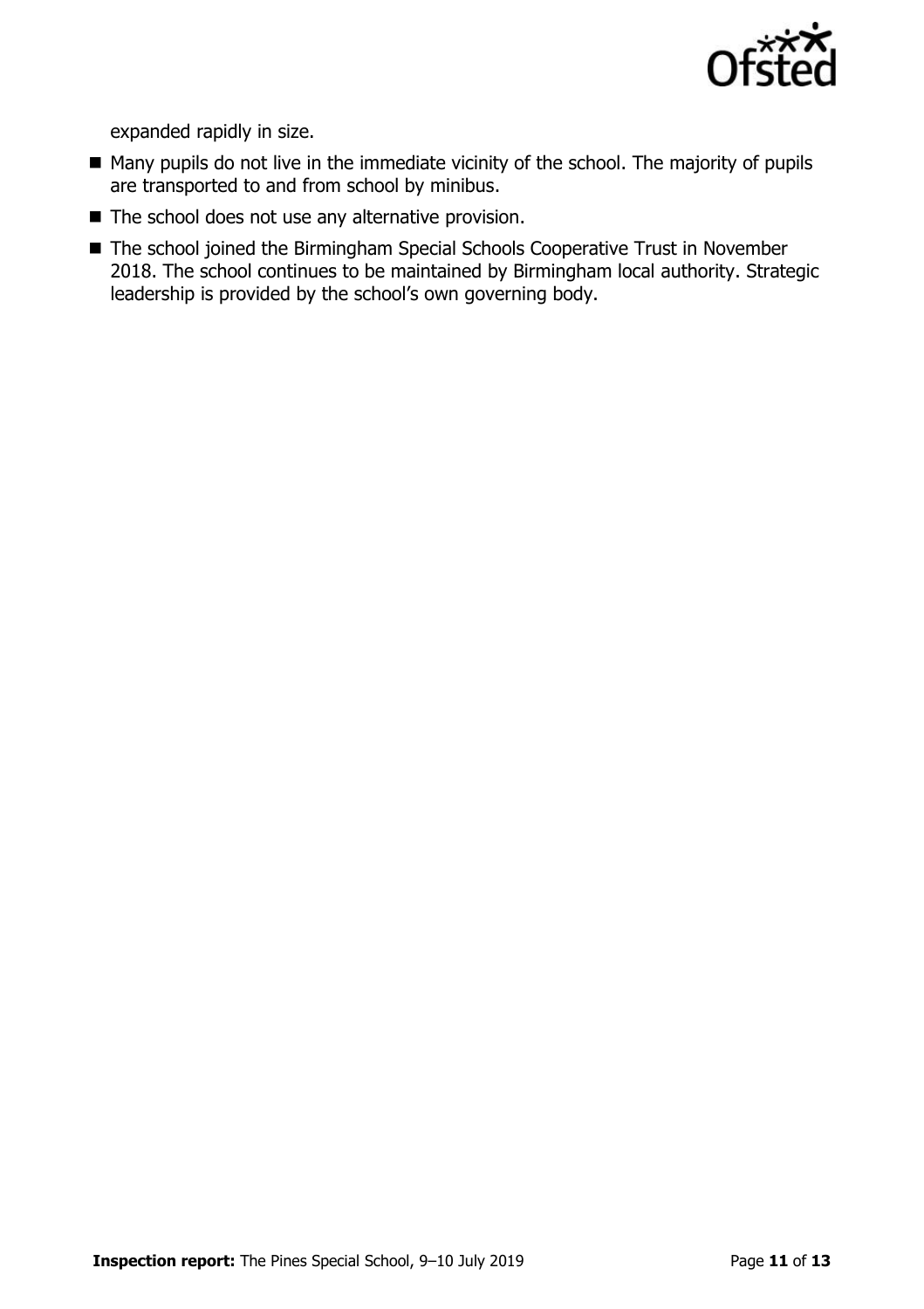

# **Information about this inspection**

- Inspectors observed pupils' learning across a wide range of classes and subjects.
- Inspectors met with pupils, looked at many examples of pupils' work and spoke to pupils formally and informally. One inspector listened to some pupils read. Inspectors observed pupils' behaviour at breaktime, lunchtime and around the school, as well as in lessons.
- Meetings were held with the headteacher, leaders and members of staff. The lead inspector met with the chair of the governing body. The lead inspector held a telephone conversation with the school's improvement partner.
- Inspectors looked at a wide range of documentation. This included the school's selfevaluation and improvement plans, records relating to safeguarding and attendance, minutes of meetings of the governing body, school progress data, and the school's website.
- Inspectors considered parents' opinions through 46 responses to Ofsted's online questionnaire, Parent View, including 27 free-text responses. An inspector spoke to some parents before school on the first day of the inspection.
- As part of the inspection, 61 responses to Ofsted's staff questionnaire were considered.

#### **Inspection team**

| Catherine Crooks, lead inspector | Her Majesty's Inspector |
|----------------------------------|-------------------------|
| <b>Kim Ellis</b>                 | <b>Ofsted Inspector</b> |
| Linda McGill                     | Ofsted Inspector        |